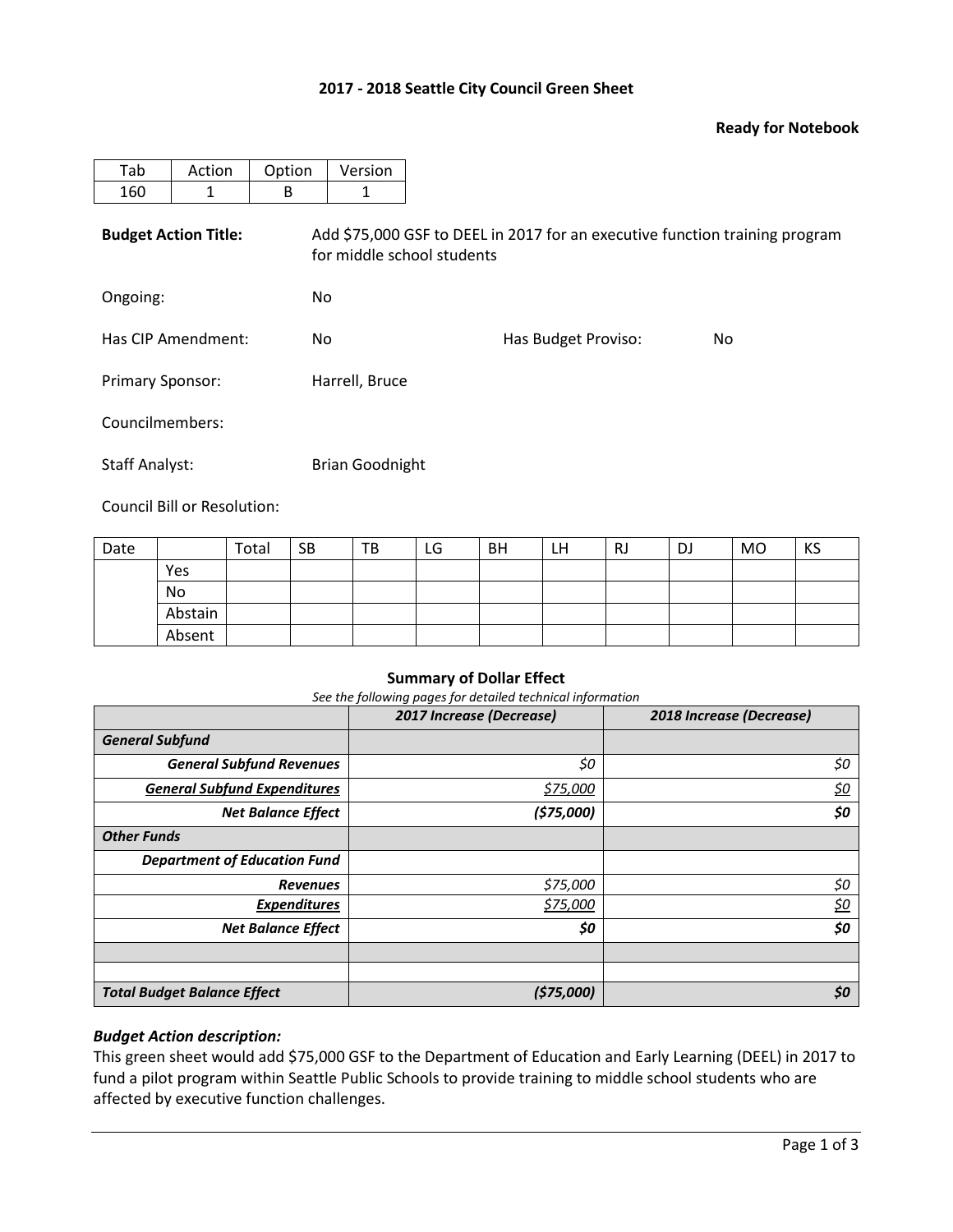| ้~ ไ | Action | Option | Version |
|------|--------|--------|---------|
|      |        |        |         |

# **Background**

The training would be tailored to helping the students build executive function skills, such as: planning and setting goals, using organizational strategies, increasing time management and prioritization, initiating and staying on task, and increasing self-advocacy and self-esteem. The pilot program would operate in a train-thetrainer model, providing the knowledge and skills to counselors already present in the schools.